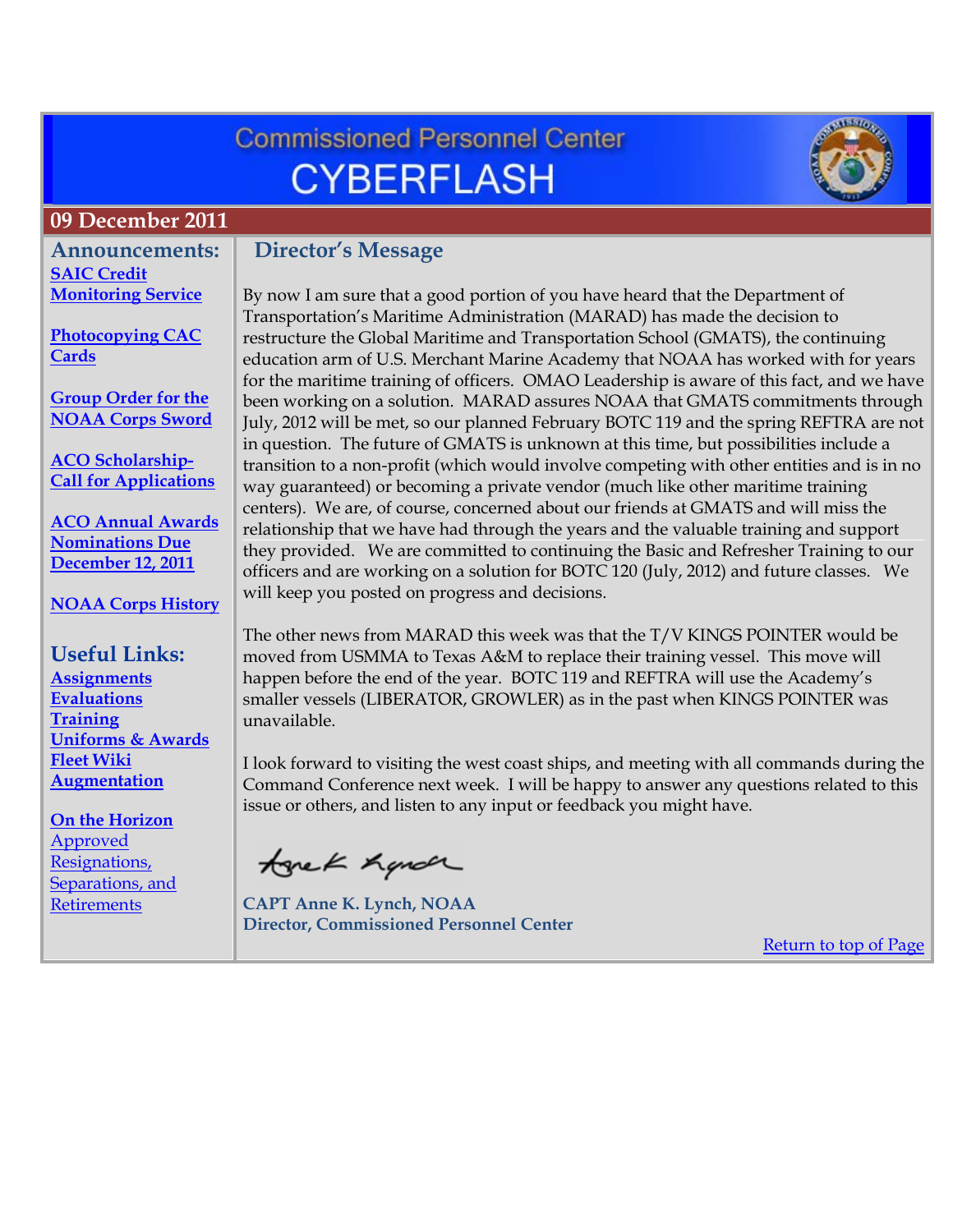### <span id="page-1-0"></span>**SAIC Credit Monitoring Service**

CPC was recently notified that officers have been receiving letters in the mail from Science Applications International Corporation (SAIC) offering free credit monitoring. Concerned this may be a fraudulent "phishing" attempt, CPC confirmed with TRICARE that SAIC is indeed the contractor ordered to provide this service. In September, computer tapes were stolen from an SAIC contractor working with TRICARE's medical archives. To mitigate any potential loss of security of patient personally identifiable information (PII) and medical records, SAIC is offering the credit monitoring service. Please view this [article](http://www.tricare.mil/mediacenter/news.aspx?fid=738) explaining the situation and when submitting any forms, use the contact information in this article.

[Return to top of Page](#page-0-0)

### <span id="page-1-1"></span>**Photocopying CAC Cards**

Recent incidents regarding the photocopying of military identification cards and common access cards (CAC), by commercial establishments to verify military affiliation or provide government rates for service, have been reported.

Personnel are reminded that the photocopying of US Government Identification is a violation of **Title 18, US Code Part I, Chapter 33, Section 701** and punishable by both fine and/or imprisonment. Criminal elements and terrorist organizations place U.S. government identifications as a high value logistical element when planning acts against the U.S. military. Although commercial establishments are not prohibited from asking for military/government identification, many government personnel and commercial establishments are unaware of the prohibition on duplication of government identification. Unfortunately, there are no safeguards in place to ensure a government identification card won't be counterfeited or "cloned" based on a photocopy by a commercial establishment. It is recommended that government personnel provide a state drivers license or other form of photo identification if an establishment insists on copying a traveler's identification.

**\*NOTE:** This does not apply to medical establishments (i.e. doctor's office, hospitals, etc…) who are allowed to make a photocopy for the purpose of filing insurance claims and other government agencies in the performance of official government business.

#### [Return to top of Page](#page-0-0)

### <span id="page-1-2"></span>**Group Order for the NOAA Corps Sword**

CPC is working on a group order for the new NOAA Corps sword announce in the November 10<sup>th</sup> Message from the Director, CPC. The deadline for submitting requests to [LCDR Eric Johnson](mailto:eric.t.johnson@noaa.gov?subject=Sword%20Request) for the group order is December 16th. There will be a significant discount with the group order, however, officers can still order individually from the manufacturer.

#### **General information for sizing and ordering:**

Links below are for the Marlow-White website, to view available packages. The NOAA Corps sword is not yet pictured on the CPC website.

[Sword and cloth case](http://www.militarysabers.com/noaa-sword.html) - \$390

[Sword, Sword Knot, Belt with buckle, Gloves](http://www.militarysabers.com/noaa-sword-package.html) - includes Personalizing (name etched on blade), and Lined padded sword case \$495

<span id="page-1-3"></span>Sizing: If officers intend to wear the swords, they should have a blade sized to their heights. If you have access to another sword, stand at attention holding the sword at port arms. Measure from the base of the blade to center mass of the eye. Round down to the nearest inch and it should be somewhere in the 26" – 34" range. Here is a reference to measure without having a sword available (see the info on USN or USCG swords): <http://www.militarysabers.com/how-to-measure-military-sword-length.html>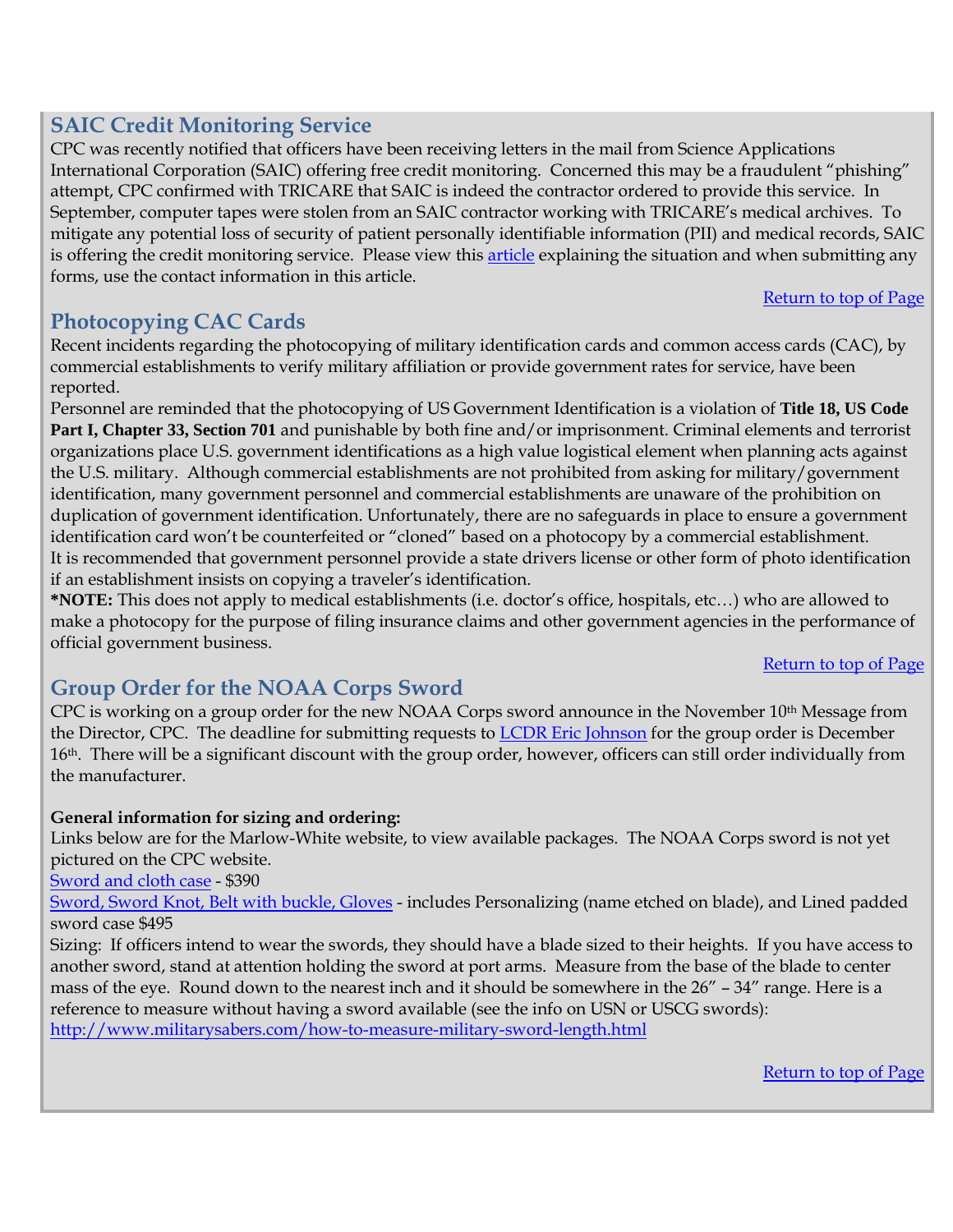### **ACO Scholarship- Call for Applications**

The Executive Committee of National ACO Scholarships, Inc. has issued its annual call to high school seniors and college undergrads for applications for scholarship awards for the 2012/2013 academic year. The two-page application form is available on the "Resources" page of the NOAA Officer Family Association website [\(www.nofaweb.org\)](http://www.nofaweb.org/), under the heading "National ACO Scholarships, Inc." Application forms may also be obtained by contacting Secretary/Treasurer Captain Dave Peterson, NOAA (Ret), by phone (301-921-6357) or email ([kmpdhp@comcast.net](mailto:kmpdhp@comcast.net)). Complete application packages should be sent to the corporation's post office address (provided on the application form) and should be postmarked this year no later than Friday, April 13, 2012.

### <span id="page-2-0"></span>**ACO Annual Awards Nominations Due December 12, 2011**

The NOAA Association of Commissioned Officers (ACO) administers the annual Junior Officer of the Year, Science, and Engineering awards. The ACO recognizes the wide range of accomplishments and contributions of NOAA's uniformed personnel, and encourages all commands consider nominating officers for these honors. Nominations for the 2011 awards are due by December 12, 2011.

**\*Junior Officer of the Year\* \*Science Award\* \*Engineering Award\***

#### Nomination Procedure

A nomination for a NOAA ACO award shall consist of at least two pages. The first page shall be a cover memo addressed to the National ACO, stating the name, grade, billet title, and job description of the nominated officer. The following page(s) shall be the personal comments of the nominator, which reflect the basis for the nomination. Nominations should include a detailed description of the officer's duties and accomplishments, and the positive impact of those achievements on the Agency and the Service.

Candidates for Junior Officer of the Year must be nominated by a supervisor in their chain of command, while the Science and Engineering award nominations may be made by the supervisor or any commissioned officer. Please submit nominations via e-mail to [matthew.glazewski@noaa.gov,](mailto:matthew.glazewski@noaa.gov) by **COB December 12, 2011**. In the nomination email please have the supporting files attached as .PDF or readable by Microsoft Word. The subject line of the nomination email should be "Junior Officer of the Year Nomination," Science Award, or Engineering Award as appropriate. This will assist the selection committee with accurate tracking and sorting of the nominations.

Junior officers with civilian supervisors are encouraged to forward them this information. For more information on the awards please refer to the NOAA Corps **Directives** on Awards (pages 20 through 22).

[Return to top of Page](#page-0-0)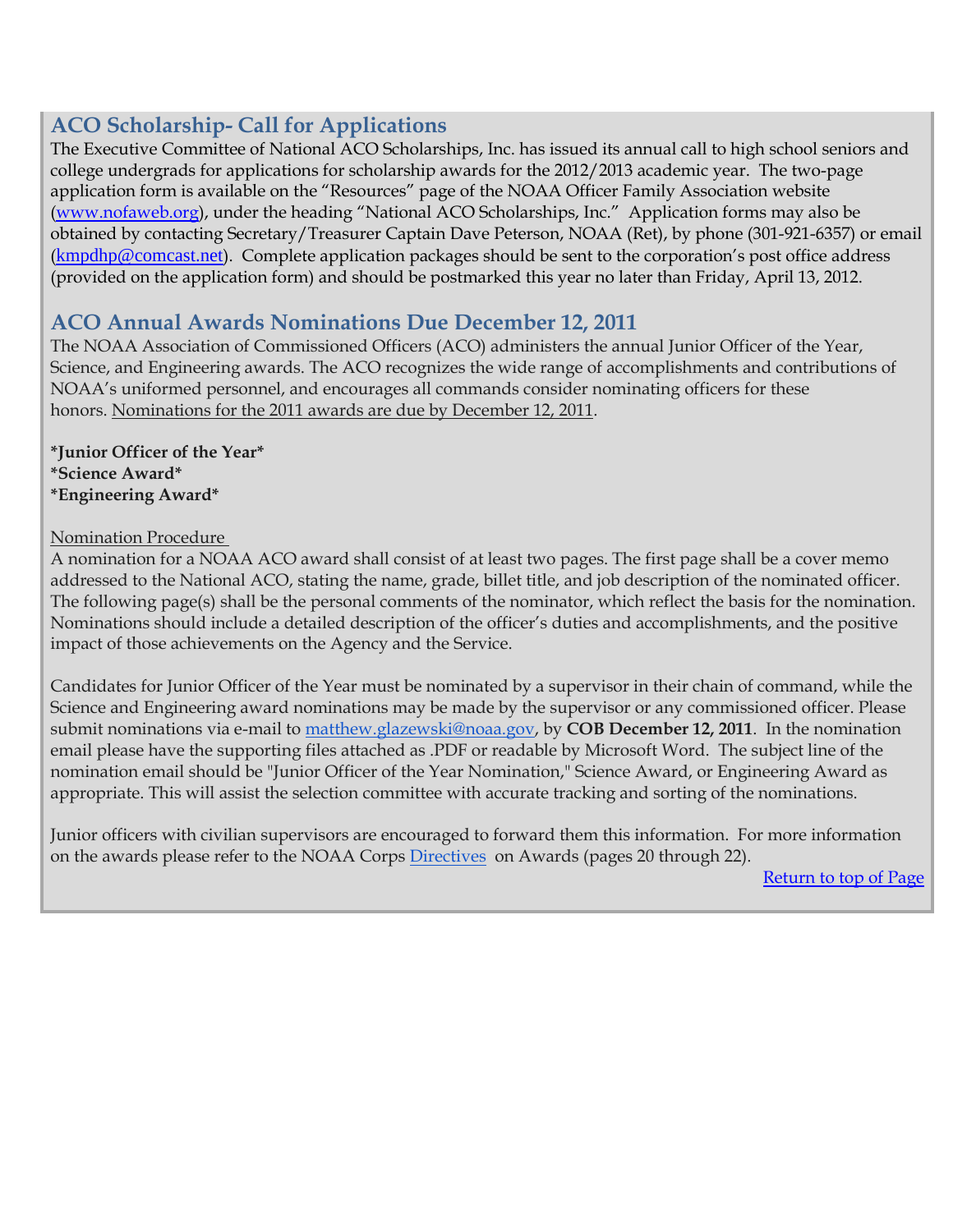#### <span id="page-3-0"></span>**NOAA Corps History –**

"Man stands with bowed head in the presence of nature's visible grandeurs, such as towering mountains, precipices, or icebergs, forests of immense trees, grand rivers, or waterfalls. He realizes the force of waves that can sweep away light-houses or toss an ocean steamer about like a cork. In a vessel floating on the Gulf Stream one sees nothing of the current and knows nothing but what experience tells him; but to be anchored in its depths far out of the sight of land, and to see the mighty torrent rushing past at a speed of miles per hour, day after day and day after day, one begins to think that all the wonders of the earth combined cannot equal this one river in the ocean. "

Excerpt from THE GULF STREAM METHODS OF THE INVESTIGATION AND RESULTS OF THE RESEARCH written by John Elliot Pillsbury, is one of the classic works of modern oceanography. Originally published as an appendix to the "Superintendent of the United States Coast and Geodetic Survey Report for 1890," the book covers the history of the exploration and study of the Gulf Stream from the time of the early European explorers to the year 1884, and Pillsbury's famous studies from the Coast and Geodetic Survey Steamer BLAKE. This work all preceded the first systematic oceanographic studies conducted by any nation, the Gulf Stream studies begun by the United States Coast Survey in 1844. Over the next 40 years, the Coast Survey continued pursuing knowledge of this great oceanic current. The efforts of the Coast Survey and the affiliated naval personnel associated with the early Gulf Stream studies did much to help lead the United States into the modern realm of oceanography



Coast and Geodetic Survey steamer BLAKE. In service 1874-1905. Conducted classic Gulf Stream studies under J. E. Pillsbury.